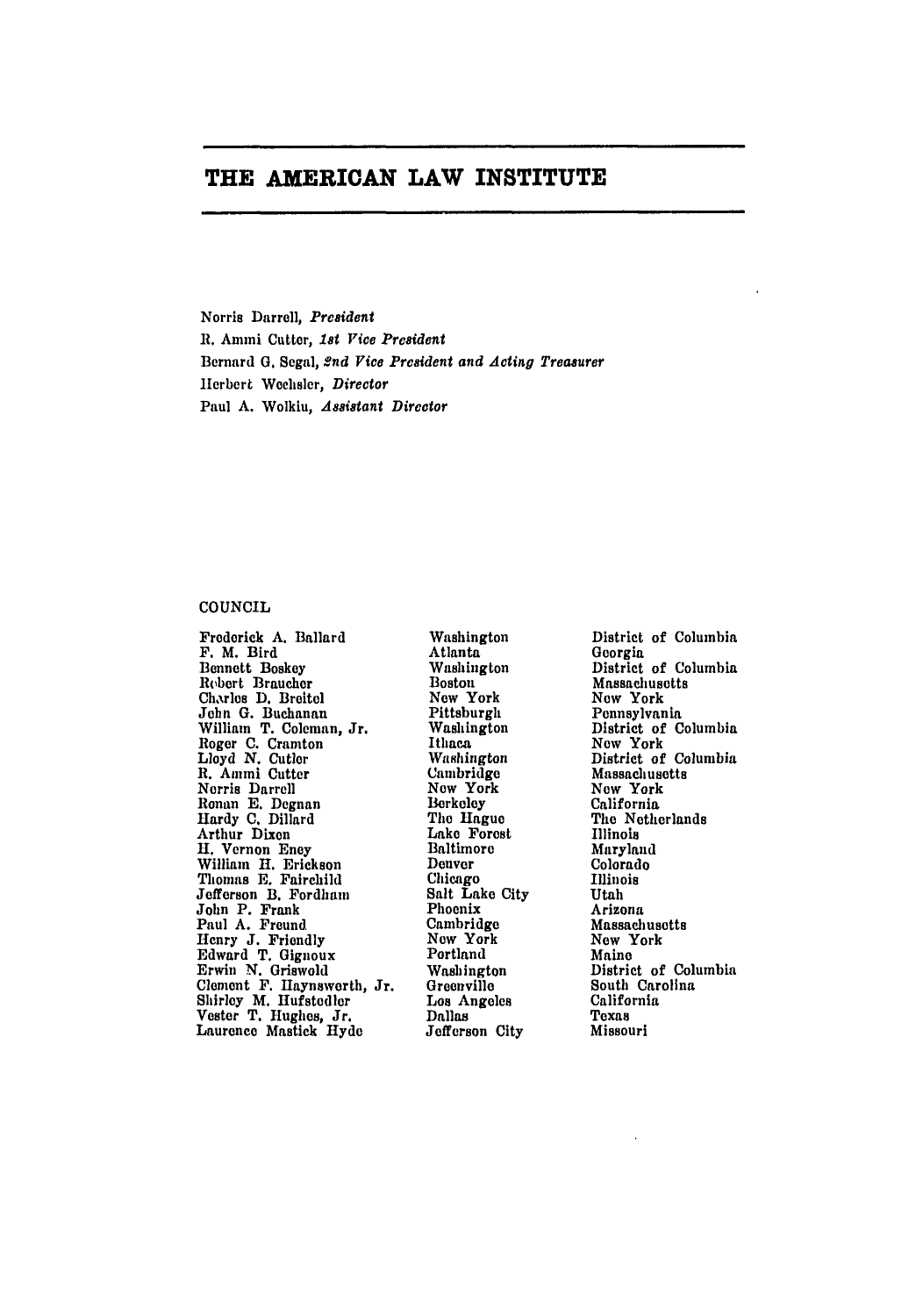William **J.** Jameson Joseph F. Johnstnn Edward Hirsch Levi William **B.** Lockhart Robert MacCrate William L. Marbury Hale McCown Wade H. McCree, Jr. Carl McGowan Vincent L. McKusick Charles Merton Merrill Roswell B. Perkins H. Chapman Rose Ernest J. Sargean Walter V. Schaefer Austin W. Scott Bernard **G.** Segal Eugene Bonn Strassburger Roger J. Traynor Lawrence **E.** Walsh Charles Hastings Willard James **I.** Wilson, Jr. John Minor Wisdom Frank M. Wozencraft Charles Alan Wright Charles **E.** Wyzanski, Jr.

Billings Birmingham Washington San Francisco New York Baltimore Lincoln Detroit Washington Portland San Francisco New York Cleveland Boston Chicago Cambridge Philadelphia Pittsburgh Berkeley Now York Guilford Atlanta **New** Orleans Houston Austin Boston

÷

Montana Alabama District of Columbia California **Now** York Maryland Nebraska Michigan District of Columbia Maine California **Now** York Ohio Massachusetts Illinois Massachusetts Pennsylvania Pennsylvania California New York Connecticut Georgia Louisiana Texas Texas Massachusetts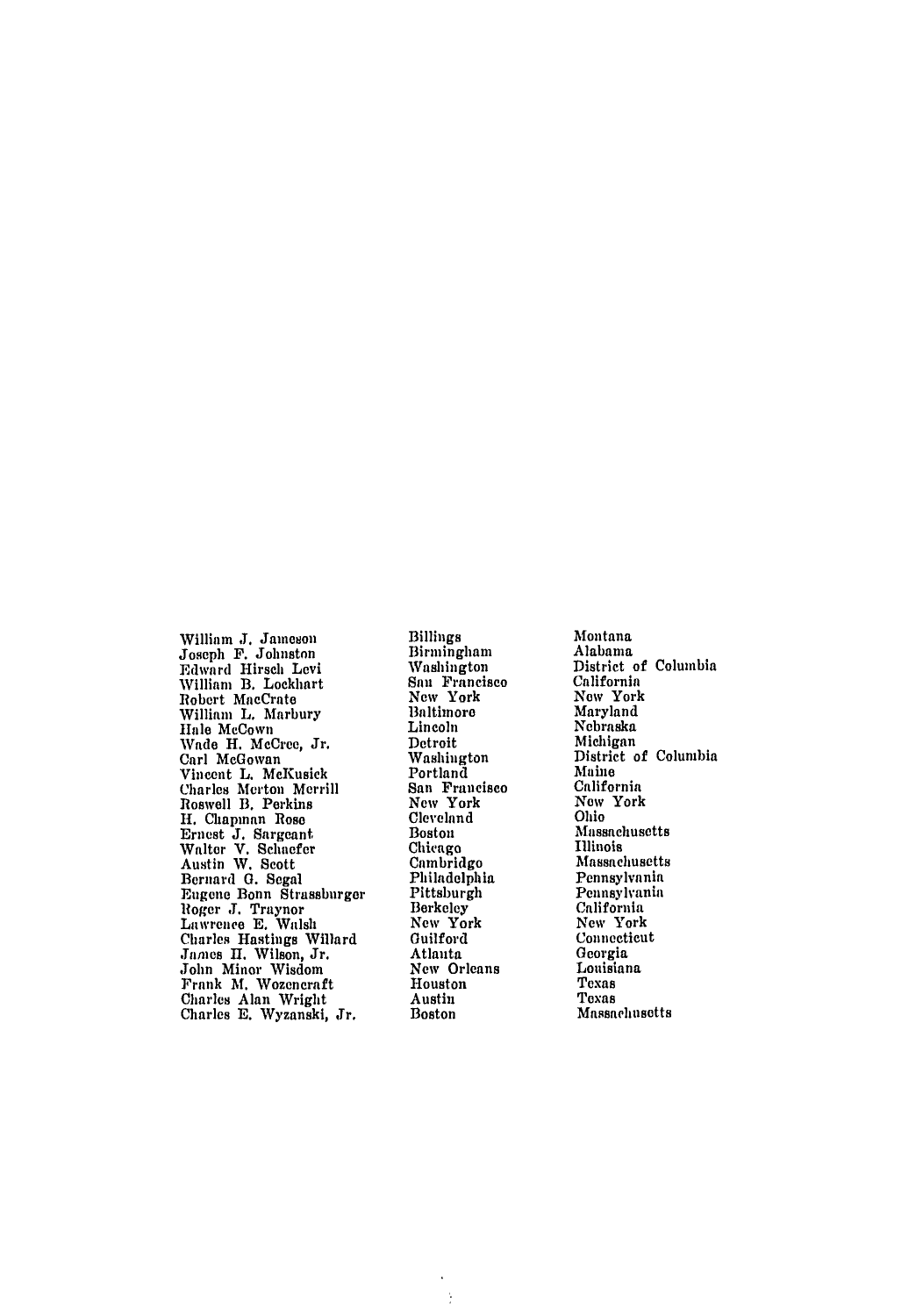## CHIEF REPORTER

JAMES VORENBERG, Harvard University Law School, Cambridge, Massachusetts

## REPORTERS

**PAUL** M. BATOR, Harvard University Law School, Cambridge, Massachusetts [Tentative Draft No. **1** and Study Draft No. **1]**

CHARLES **FRiED,** Harvard University Law School, Cambridge, Massachusetts TELFORD TAYLOR, Columbia University School of Law, New York, **New** York

[Search and Seizure]

#### **ASSOCIATE** REPORTERS

**EDWARD L.** BARRETT, JR., University of California School of Law, Davis, California [Tentative Draft No. **1]**

ARNOLD N. ENKER, Dean, Faculty of Law, Bar-Ilan University Ramat-Gan, Israel [Part 1Il-from Deeemher **1968** to September, **1969]**

### ADVISORY COMMITTEE

**DAVID C. ACHESON,** Washington, District of Columbia [To December, **1968]**

FRANCIS **A. ALLEN,** University of Michigan Law School, Ann Arbor, Michigan

- **BOND ALMAND, former** Chief Justice, Supreme Court of Georgia, Atlanta, Georgia
- **RICHARD** B. **AUSTIN,** District Judge, United States District Court for the Northern District of Illinois, Chicago, Illinois [To December, **1968]**

**PAUL** M. **BATOR [As** of December, **1968]**

- **ARNOLD** BAUMAN, former District Judge, United States District Court for the Southern District of New York, **New** York, **New** York
- **EDWARD** L. **BARRETT** [As of October, **1973]**
- **ROBERT** F. **BORKENSTEIN,** Chairman, Department of Police Administration, Indiana University, Bloomington, Indiana
- **WILLIAM BRYANT,** District Judge, United States District Court for the District of Columbia, Washington, District of Columbia
- **R.** AMmI **CUTTER,** Associate Justice, Retired, Supreme Judicial Court of Massachusetts, Cambridge, Massachusetts
- **RICHARD G. DENZER,** Fordham University School of Law and former Counsel, **State of New York Temporary Commission on Revision of Penal Law, New York, New York**
- **ROBERT J. DIGRAZIA, Commissioner** of Police, Boston, Massachusetts [As of October, **1973]**
- **GEORGE CLIFTON EDWARDS, JR.,** Circuit Judge, United States Court of Appeals for the Sixth Circuit, Detroit, Michigan
- **H. LYNN EDWARDS,** Staff Director, Section of Criminal Law, American Bar Association, Washington, District of Columbia

vi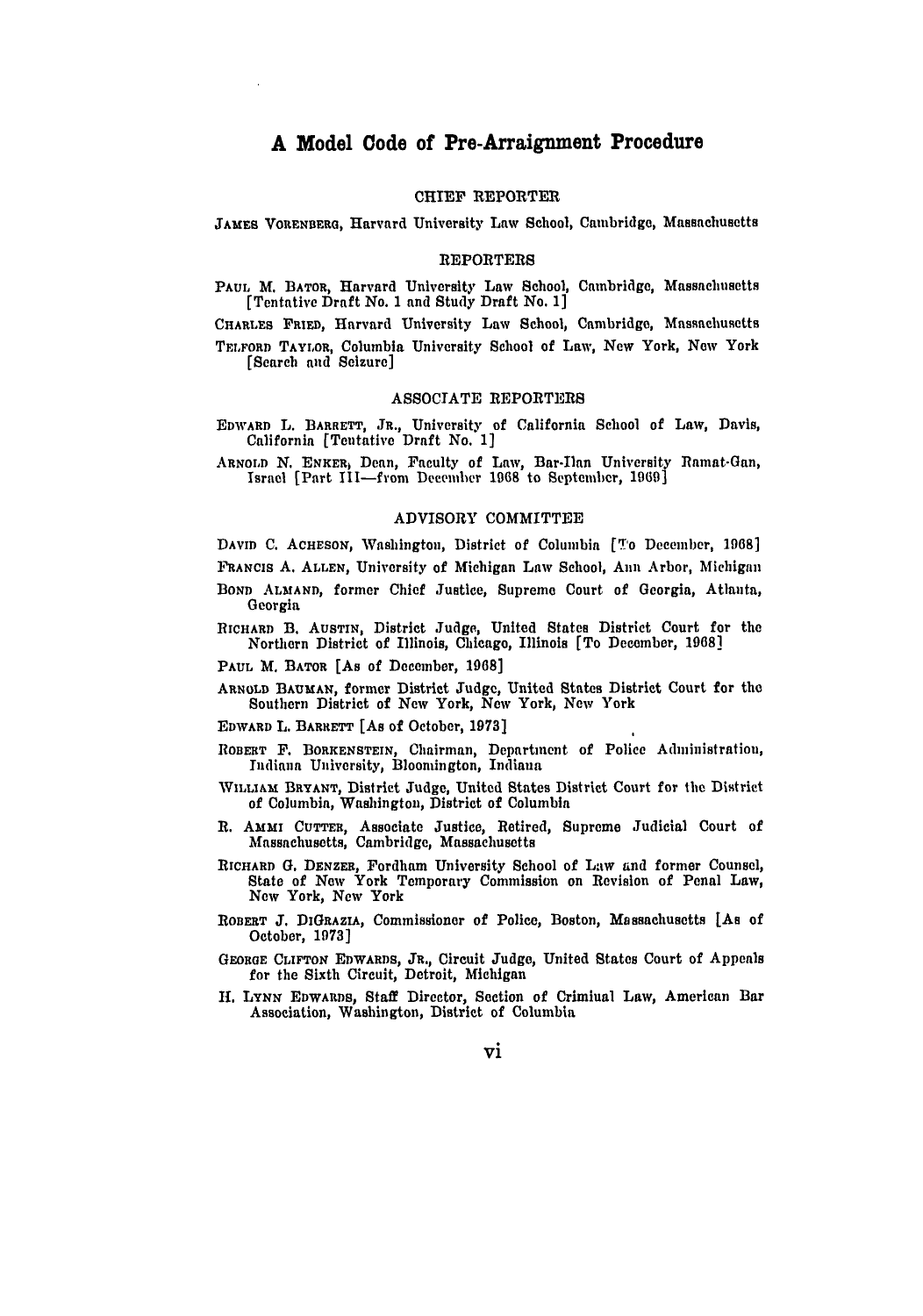ARNOLD **N.** ENKFa [Te, December, **1968]**

ARTHUR **J. FREUND,** St. Louis, Missouri

- HENRY **J.** FRIENDLY, Senior Circuit Judge (former Chief Judge), United States Court of Appeals for the Second Circuit, New York, New York
- **STANLEY** H. **FULD,** former Chief Judge, New York Court of Appeals, **New** York, **New** York
- HERMAN GOLDSTEIN, University of Wisconsin Law School, Madison, Wisconsin
- RICHARD **A. GREEN,** former Deputy Director, Federal Judicial Center, **New** York, **New** York
- **JACK E. HERINOTON,** Inspector, Federal Bureau of Investigation, Washington, District of Columbia [As of December, **1968** and to February, 1974]
- *FRANK* **S. HOGAN,** former District Attorney of New York County, New York, New York [Deceased 1974]
- YALE **KAMISAR,** University of Michigan Law School, Ann Arbor, Michigan
- **JOHN KEENAN,** Chief, Homicide Division, District Attorney's **Office,** County of **New** York, Now York, **New** York [As of October, **1973]**
- **JOHN B.** LAYTON, former Chief, Metropolitan Police Department, District of Columbia, Washington, District of Columbia
- HOWARD R. LEARY, former Police Commissioner of the City of Now York, **New** York, **New** York
- **J.** EDWARD LUMBARD, Senior Circuit Judge (former Chief Judge), United States Court of Appeals for the Second Circuit, New York, **New** York
- **THOMAS C.** LYNCH, former Attorney General of California, San Francisco, California
- **DAVID** F. MAXWELL, Philadelphia, Pennsylvania
- DONALD **R. MORIiS,** Inspector, Federal Bureau of Investigation, Washington, District of Columbia **[To** December, **1968]**
- KEITH MOSSMAN, County Attorney of Benton County, Vinton, Iowa
- **MICHAEL J. MURPHY,** President, National Automobile Theft Bureau, Now York, New York
- PATRICK V. MURPHY, President, Police Foundation, Washington, District of Columbia [As of October, **1973]**
- EMORY H. NILES, Retired Judge, Supreme Bench of Baltimore, Baltimore, Maryland
- **A. KENNETH** PYE, Dean, Duke University School of Law, Durham, North Carolina
- **FRANK J.** REMINGTON, University of Wisconsin Law School, Madison, Wisconsin
- GEoRGE IROSSMAN, former Associate Justice, Supreme Court of Oregon, Salem, Oregon [Deceased **1967]**

WALTER V. SCHAEFER, Justice, Supreme Court of Illinois, Chicago, Illinois

STANLEY R, SCHROTEL, former Police Chief, Department of Safety, Division of Police, Cincinnati, Ohio

vii